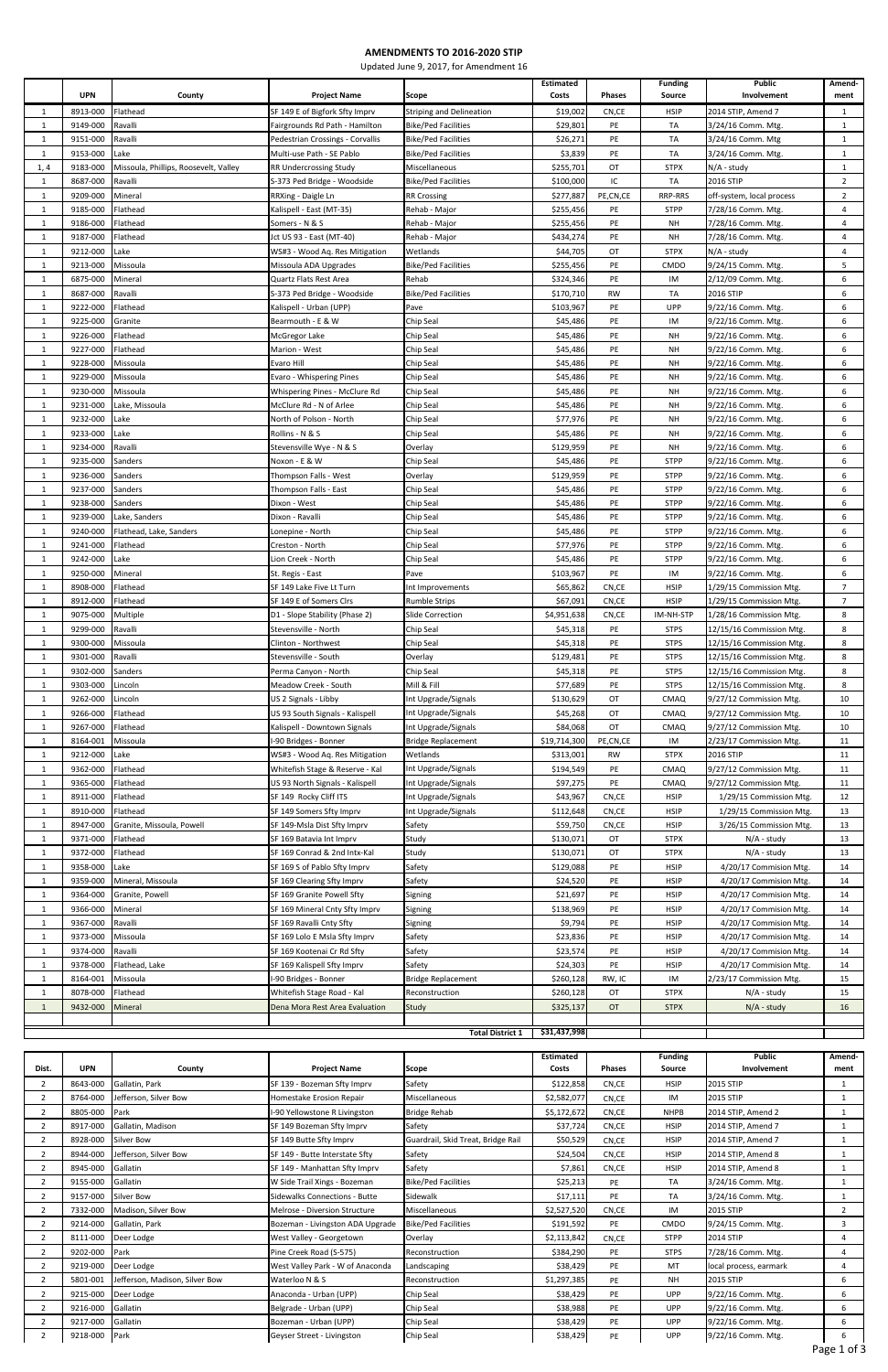| $\overline{2}$ | 9245-000 | Jefferson          | Boulder Hill - Guardrail         | Guardrail                  | \$103,967    | PE        | IM             | 9/22/16 Comm. Mtg.        | 6               |
|----------------|----------|--------------------|----------------------------------|----------------------------|--------------|-----------|----------------|---------------------------|-----------------|
| $\overline{2}$ | 9246-000 | Park               | North of Gardiner - Guardrail    | Guardrail                  | \$51,984     | PE        | <b>NH</b>      | 9/22/16 Comm. Mtg.        | 6               |
| $\overline{2}$ | 9247-000 | Gallatin, Park     | Bozeman Hill - Guardrail         | Guardrail                  | \$116,963    | PE        | IM             | 9/22/16 Comm. Mtg.        | 6               |
| $\overline{2}$ | 9248-000 | Jefferson          | Cottonwood Hill - Guardrail      | Guardrail                  | \$64,980     | PE        | IM             | 9/22/16 Comm. Mtg.        | 6               |
| $\overline{2}$ | 9249-000 | Beaverhead         | East of Wise River - Guardrail   | Guardrail                  | \$64,980     | PE        | <b>STPP</b>    | 9/22/16 Comm. Mtg.        | 6               |
| $\overline{2}$ | 8107-000 | Gallatin           | Yellowstone Park                 | Rehab                      | \$31,194     | IC        | NH             | 2013 STIP                 | $7\overline{ }$ |
| $\overline{2}$ | 8120-000 | Gallatin           | SF 139 - Butte Adv Sgnl Flsher   | Flashers                   | \$38,777     | CN,CE     | <b>HSIP</b>    | 2014 STIP                 | $7\overline{ }$ |
| $\overline{2}$ | 9292-000 | <b>Silver Bow</b>  | RR Xing - Buxton Rd              | <b>RR Crossing</b>         | \$317,753    | PE,CN,CE  | RRP-RRS        | off-system, local process | $\overline{7}$  |
| $\overline{2}$ | 9293-000 | <b>Silver Bow</b>  | RR Xing - Melrose                | <b>RR Crossing</b>         | \$407,638    | PE,CN,CE  | RRP-RRS        | off-system, local process | $\overline{7}$  |
| $\overline{2}$ | 9294-000 | Beaverhead         | RR Xing - Frying Pan Rd - Dillon | <b>RR Crossing</b>         | \$306,656    | PE,CN,CE  | RRP-RRS        | off-system, local process | $7^{\circ}$     |
| $\overline{2}$ | 9298-000 | Beaverhead         | RR Xing - Dell                   | <b>RR Crossing</b>         | \$317,618    | PE,CN,CE  | <b>RRP-RRS</b> | off-system, local process | $\overline{7}$  |
| $\overline{2}$ | 9312-000 | Gallatin           | N 7th Ave & Griffin Drive - Boz  | Int Improvements           | \$323,029    | PE        | <b>CMDP</b>    | 9/27/12 Commission Mtg.   | $\overline{7}$  |
| $\overline{2}$ | 9313-000 | Gallatin           | N 7th Ave Int Improv - Bozeman   | Int Improvements           | \$193,817    | PE        | <b>CMDP</b>    | 9/27/12 Commission Mtg.   | $\overline{7}$  |
| $\overline{2}$ | 8754-000 | Beaverhead         | Red Rock - Clark Canyon Res      | Mill & Fill                | \$5,001,026  | CN,CE     | IM             | 2014 STIP                 | 8               |
| $\overline{2}$ | 9214-000 | Gallatin, Park     | Bozeman - Livingston ADA Upgrade | <b>Bike/Ped Facilities</b> | \$2,842,656  | CN,CE     | <b>CM</b>      | 9/24/15 Commission Mtg.   | 8               |
| $\overline{2}$ | 9295-000 | Beaverhead         | RR Xing - Lake Front Road        | <b>RR Crossing</b>         | \$284,462    | PE,CN,CE  | <b>RRP-RRS</b> | 12/15/16 Commission Mtg.  | 8               |
| $\overline{2}$ | 9304-000 | Jefferson, Madison | S-359 - JCT MT 69 to Harrison    | Mill & Fill                | \$129,481    | PE        | <b>STPS</b>    | 12/15/16 Commission Mtg.  | 8               |
| $\overline{2}$ | 9305-000 | Beaverhead         | S-324 - Clark Canyon to Grant    | Chip Seal                  | \$32,370     | PE        | <b>STPS</b>    | 12/15/16 Commission Mtg.  | 8               |
| $\overline{2}$ | 9306-000 | Gallatin           | Three Forks - East               | Chip Seal                  | \$32,370     | PE        | <b>STPS</b>    | 12/15/16 Commission Mtg.  | 8               |
| $\overline{2}$ | 9038-000 | Madison            | Varney Bridge - 8 M S Ennis      | <b>Bridge Replacement</b>  | \$165,126    | <b>RW</b> | <b>STPB</b>    | 7/30/15 Commission Mtg.   | 9               |
| $\overline{2}$ | 9258-000 | <b>Silver Bow</b>  | Butte - Citywide Signals         | Int Upgrade/Signals        | \$453,969    | OT        | CMAQ           | 9/27/12 Commission Mtg.   | 10              |
| $\overline{2}$ | 9263-000 | Deer Lodge         | Main Street Signals - Anaconda   | Int Upgrade/Signals        | \$34,921     | OT        | CMAQ           | 9/27/12 Commission Mtg.   | 10              |
| $\overline{2}$ | 9360-000 | <b>Silver Bow</b>  | Montana St & Front St - Butte    | Int Upgrade/Signals        | \$129,699    | PE        | CMAQ           | 9/27/12 Commission Mtg.   | 11              |
| $\overline{2}$ | 8520-001 | Jefferson          | I-15 Interstate Fencing (D2)     | Fencing                    | \$1,152,595  | CN,CE     | IM             | 7/25/13 Commision Mtg.    | 12              |
| $\overline{2}$ | 9194-000 | Beaverhead         | 19 M West of Jct I-15 (S-278)    | Mill & Fill                | \$3,143,350  | CN,CE     | <b>STPS</b>    | 5/26/16 Commission Mtg.   | 13              |
| $\overline{2}$ | 9195-000 | Gallatin           | Jct MT 84 T Jct S-347(S-288)     | Mill & Fill                | \$2,637,249  | CN,CE     | <b>STPS</b>    | 5/26/16 Commission Mtg.   | 13              |
| $\overline{2}$ | 9340-000 | Jefferson          | Retaining Wall-East of Basin     | <b>Slide Correction</b>    | \$125,584    | CN,CE     | IM             | 2016 STIP                 | 13              |
| $\overline{2}$ | 9379-000 | <b>Silver Bow</b>  | SF 169 S Rocker HT Cable Rail    | Safety                     | \$110,480    | PE        | <b>HSIP</b>    | 4/20/17 Commision Mtg.    | 14              |
| $\overline{2}$ | 9380-000 | Gallatin           | SF 169 S-288 Curves              | Safety                     | \$736,966    | PE        | <b>HSIP</b>    | 4/20/17 Commision Mtg.    | 14              |
| $\overline{2}$ | 9381-000 | Madison            | SF 169 Twin Bridges Sfty         | Safety                     | \$8,178      | PE        | <b>HSIP</b>    | 4/20/17 Commision Mtg.    | 14              |
| 2              | 9382-000 | Park               | SF 169 N11 Murphy Intx           | Safety                     | \$18,054     | PE        | <b>HSIP</b>    | 4/20/17 Commision Mtg.    | 14              |
| $\overline{2}$ | 9431-000 | Jefferson          | RR Xing - Cardwell               | <b>RR Crossing</b>         | \$49,424     | PE,CN,CE  | <b>STPS</b>    | 12/15/16 Commission Mtg.  | 15              |
|                |          |                    |                                  |                            |              |           |                |                           |                 |
|                |          |                    |                                  | <b>Total District 2</b>    | \$34,175,198 |           |                |                           |                 |

|                |            |                                                                                                                                                     |                                  |                                 | Estimated    |               | <b>Funding</b> | <b>Public</b>             | Amend-         |
|----------------|------------|-----------------------------------------------------------------------------------------------------------------------------------------------------|----------------------------------|---------------------------------|--------------|---------------|----------------|---------------------------|----------------|
| Dist.          | <b>UPN</b> | County                                                                                                                                              | <b>Project Name</b>              | Scope                           | Costs        | <b>Phases</b> | Source         | Involvement               | ment           |
| 3              | 8925-000   | Lewis & Clark                                                                                                                                       | SF 149 Helena Sfty Imprv         | <b>Striping and Delineation</b> | \$23,253     | CN,CE         | <b>HSIP</b>    | 2014 STIP, Amend 7        | 1              |
| 1,2,3,4,5      | 9092-000   | Blaine, Cascade, Chouteau, Glacier, Hill,<br>Judith Basin, Lewis & Clark, Liberty,<br>Meagher, Missoula, Phillips, Pondera,<br>Powell, Teton, Toole | SF 159 Great Falls Dist Clrs     | <b>Rumble Strips</b>            | \$4,184,010  | CN,CE         | HSIP-G         | 2015 STIP, Amend 8        | 1              |
| 3              | 9146-000   | Pondera                                                                                                                                             | Safe Sidewalks - Conrad          | <b>Bike/Ped Facilities</b>      | \$20,125     | PE            | TA             | 3/24/16 Comm. Mtg.        | $\mathbf{1}$   |
| $\overline{3}$ | 9148-000   | Cascade                                                                                                                                             | Park Dr/4th Ave N Ped Xing - GtF | <b>Bike/Ped Facilities</b>      | \$21,180     | PE            | TA             | 3/24/16 Comm. Mtg.        | 1              |
| 3              | 9154-000   | Pondera                                                                                                                                             | Multi-use Path - Heart Butte     | <b>Bike/Ped Facilities</b>      | \$79,704     | PE            | <b>TA</b>      | 3/24/16 Comm. Mtg.        | 1              |
| $\overline{3}$ | 9156-000   | Cascade                                                                                                                                             | Sidewalks - Cascade              | Sidewalk                        | \$58,576     | PE            | TA             | 3/24/16 Comm. Mtg.        | 1              |
| $\overline{3}$ | 9205-000   | Cascade                                                                                                                                             | Great Falls ADA Upgrades         | <b>Bike/Ped Facilities</b>      | \$172,432    | PE            | <b>CMDO</b>    | 9/24/15 Comm. Mtg.        | $\overline{2}$ |
| 3              | 8978-000   | Cascade                                                                                                                                             | Smelter - 1st to 5th St NW (GTF) | Mill & Fill                     | \$27,924     | IC            | <b>UPP</b>     | 2016 STIP                 | $\overline{3}$ |
| 3              | 9206-000   | Lewis & Clark                                                                                                                                       | 14th Last Chance Intx Imprv      | Int Upgrade/Signals             | \$76,858     | PE            | HSIP-CM        | 7/28/16 Comm. Mtg.        | $\overline{4}$ |
| $\overline{3}$ | 9220-000   | Blaine                                                                                                                                              | Chinook - Harlem Culverts        | Culvert                         | \$324,898    | PE            | <b>NH</b>      | 2016 STIP (UPN 8977-000)  | $\overline{4}$ |
| 3              | 9221-000   | Blaine                                                                                                                                              | E of Zurich - Harlem             | Reconstruction                  | \$1,949,390  | PE            | <b>NH</b>      | 9/22/16 Comm. Mtg.        | 6              |
| 3              | 9290-000   | Blaine                                                                                                                                              | RR Xing - Park Rd - Zurich       | <b>RR Crossing</b>              | \$319,594    | PE,CN,CE      | <b>RRP</b>     | off-system, local process | $\overline{7}$ |
| $\overline{3}$ | 9314-000   | Blaine, Hill                                                                                                                                        | US-2 Study - East of Havre       | Miscellaneous                   | \$64,483     | ОT            | <b>STPX</b>    | N/A - study               | $\overline{7}$ |
| 3              | 9287-000   | Cascade                                                                                                                                             | RR Xing - S-227 - Stockett Road  | <b>RR Crossing</b>              | \$240,805    | PE,CN,CE      | <b>RRP</b>     | 12/15/16 Commission Mtg.  | 8              |
| 3              | 9288-000   | Toole                                                                                                                                               | RR Xing - 3rd Street - Galata    | <b>RR Crossing</b>              | \$262,999    | PE,CN,CE      | <b>RRP</b>     | 12/15/16 Commission Mtg.  | 8              |
| $\overline{3}$ | 9307-000   | Chouteau                                                                                                                                            | South of Big Sandy - South       | Chip Seal                       | \$32,370     | PE            | <b>STPS</b>    | 12/15/16 Commission Mtg.  | 8              |
| $\overline{3}$ | 9308-000   | Cascade                                                                                                                                             | Stockett - South                 | Mill & Fill                     | \$64,741     | PE            | <b>STPS</b>    | 12/15/16 Commission Mtg.  | 8              |
| $\overline{3}$ | 9339-000   | Lewis & Clark                                                                                                                                       | Custer Avenue - Helena           | Miscellaneous                   | \$250,001    | ОT            | <b>STPX</b>    | N/A - study               | 8              |
| $\overline{3}$ | 9345-000   | Cascade                                                                                                                                             | Gore Hill Interchange - GTF      | Miscellaneous                   | \$193,449    | OT            | <b>STPX</b>    | N/A - study               | 8              |
| $\overline{3}$ | 8926-000   | Glacier                                                                                                                                             | SF 149 - Duck Lk Fencing         | Int Upgrade/Signals             | \$17,141     | <b>RW</b>     | <b>HSIP</b>    | 1/29/15 Commission Mtg.   | 10             |
| $\overline{3}$ | 9107-000   | Lewis & Clark                                                                                                                                       | Helena - Urban                   | Chip Seal                       | \$449,222    | CN,CE         | <b>UPP</b>     | 1/28/16 Commission Mtg.   | 11             |
| $\overline{3}$ | 9172-000   | Lewis & Clark                                                                                                                                       | Canyon Creek - N & S             | Chip Seal                       | \$382,812    | CN,CE         | <b>STPS</b>    | 2016 STIP                 | 11             |
| $\overline{3}$ | 9343-000   | Teton                                                                                                                                               | Choteau - South                  | Reconstruction                  | \$967,243    | PE            | <b>STPP</b>    | 2/23/17 Commission Mtg.   | 11             |
| 3              | 9346-000   | Lewis & Clark                                                                                                                                       | Sieben Interchange - North       | Major Rehab                     | \$773,794    | PE            | IM             | 2/23/17 Commission Mtg.   | 11             |
| 3              | 9361-000   | Lewis & Clark                                                                                                                                       | Rodney St & 11th Ave - Helena    | Int Upgrade/Signals             | \$64,850     | PE            | CMAQ           | 9/27/12 Commission Mtg.   | 11             |
| 3              | 9363-000   | Lewis & Clark                                                                                                                                       | Custer Ave Signals - Helena      | Int Upgrade/Signals             | \$194,549    | PE            | <b>CMAQ</b>    | 9/27/12 Commission Mtg.   | 11             |
| 3              | 9368-000   | Lewis & Clark                                                                                                                                       | SF 169 E Helena Barrier Skid     | Miscellaneous                   | \$64,850     | ОT            | <b>STPX</b>    | N/A - study               | 11             |
| $\overline{3}$ | 8694-000   | Cascade                                                                                                                                             | Overlook Dr Path - GTF           | <b>Bike/Ped Facilities</b>      | \$46,496     | IC            | TA             | 5/26/16 Commission Mtg.   | 12             |
| 3              | 9018-000   | Iudith Basin                                                                                                                                        | Raynesford To Geyser             | Mill & Fill                     | \$3,467,216  | CN,CE         | <b>NH</b>      | 5/28/15 Commision Mtg.    | 12             |
| 3              | 9019-000   | Iudith Basin                                                                                                                                        | Raynesford - West                | Mill & Fill                     | \$1,434,239  | CN,CE         | <b>NH</b>      | 5/28/15 Commision Mtg.    | 12             |
| $\overline{3}$ | 9040-000   | Cascade                                                                                                                                             | Cascade - East                   | <b>Minor Rehabilitation</b>     | \$20,714     | RW, IC        | <b>STPS</b>    | 7/30/15 Commision Mtg.    | 12             |
| 3              | 9166-000   | Jefferson, Lewis & Clark                                                                                                                            | Helena - N & S                   | Chip Seal                       | \$2,141,891  | CN,CE         | IM             | 5/26/16 Commission Mtg.   | 12             |
| 3              | 9170-000   | Chouteau, Hill                                                                                                                                      | S of Big Sandy - Box Elder       | Chip Seal                       | \$1,018,186  | CN,CE         | NH             | 5/26/16 Commission Mtg.   | 12             |
| $\overline{3}$ | 9171-000   | Cascade                                                                                                                                             | Neihart - Monarch Hill           | Mill & Fill                     | \$4,087,252  | CN,CE         | <b>STPP</b>    | 5/26/16 Commission Mtg.   | 12             |
| 3              | 9388-000   | Blaine                                                                                                                                              | <b>McClelland Ferry Upgrades</b> | Miscellaneous                   | \$24,001     | OT            | SSS-SP         | N/A                       | 12             |
| 3              | 9167-000   | Teton                                                                                                                                               | Dutton - N & S (NB)              | Rehab                           | \$2,665,886  | CN,CE         | IM             | 5/26/16 Commission Mtg.   | 13             |
| 3              | 9173-000   | Multiple                                                                                                                                            | Canyon Ferry Dam - SE            | Minor Rehabilitation            | \$1,136,636  | CN,CE         | <b>STPS</b>    | 5/26/16 Commission Mtg.   | 13             |
| 3              | 9205-000   | Cascade                                                                                                                                             | Great Falls ADA Upgrades         | <b>Bike/Ped Facilities</b>      | \$1,918,793  | CN,CE         | CMDO           | 9/24/15 Comm. Mtg.        | 13             |
| 3              | 9156-000   | Cascade                                                                                                                                             | Sidewalks-Cascade                | <b>Bike/Ped Facilities</b>      | \$22,812     | RW            | TA             | 3/24/16 Comm. Mtg.        | 14             |
| 3              | 9368-000   | Lewis & Clark                                                                                                                                       | SF 169 E Helena Barrier Skid     | Safety                          | \$234,481    | PE            | <b>HSIP</b>    | 4/20/17 Commision Mtg.    | 14             |
| 3              | 9375-000   | Teton                                                                                                                                               | SF 169 Fairfield Curve Imprv     | Reconstruction                  | \$479,680    | PE            | <b>HSIP</b>    | 4/20/17 Commision Mtg.    | 14             |
| 3              | 9376-000   | Cascade                                                                                                                                             | SF 169 I-15 HT Cable Rail        | Safety                          | \$268,548    | PE            | <b>HSIP</b>    | 4/20/17 Commision Mtg.    | 14             |
| 3              | 9154-000   | Pondera                                                                                                                                             | Multi-use Path - Heart Butte     | <b>Bike/Ped Facilities</b>      | \$46,711     | <b>RW</b>     | TA             | 3/24/16 Comm. Mtg.        | 15             |
|                |            |                                                                                                                                                     |                                  |                                 |              |               |                |                           |                |
|                |            |                                                                                                                                                     |                                  | <b>Total District 3</b>         | \$30,294,795 |               |                |                           |                |

|       |                   |                            |                                  |                     | <b>Estimated</b> |               | <b>Funding</b> | <b>Public</b>             | Amend- |
|-------|-------------------|----------------------------|----------------------------------|---------------------|------------------|---------------|----------------|---------------------------|--------|
| Dist. | <b>UPN</b>        | County                     | <b>Project Name</b>              | <b>Scope</b>        | Costs            | <b>Phases</b> | Source         | Involvement               | ment   |
|       | 8711-000 Garfield |                            | Sand Springs - East              | Rehab               | \$4,085,043      | CN,CE         | NH             | <b>2014 STIP</b>          |        |
|       |                   | 8714-000 McCone, Roosevelt | Vida - North & South             | Rehab               | \$9,050,397      | CN,CE         | <b>STPP</b>    | 2014 STIP                 |        |
|       | 9150-000 Richland |                            | 14th St SE/9th Ave SE Path - Sid | Bike/Ped Facilities | \$98,570         | PE            | ТA             | 3/24/16 Comm. Mtg.        |        |
|       | 9152-000 Rosebud  |                            | Multi-use Path - Lame Deer       | Bike/Ped Facilities | \$62,258         | PE            | TA             | 3/24/16 Comm. Mtg.        |        |
|       | 8652-000 Valley   |                            | RR Xing - Liberty Rd             | <b>RR Crossing</b>  | \$440,551        | PE,CN,CE      | <b>RRP</b>     | off-system, local process |        |